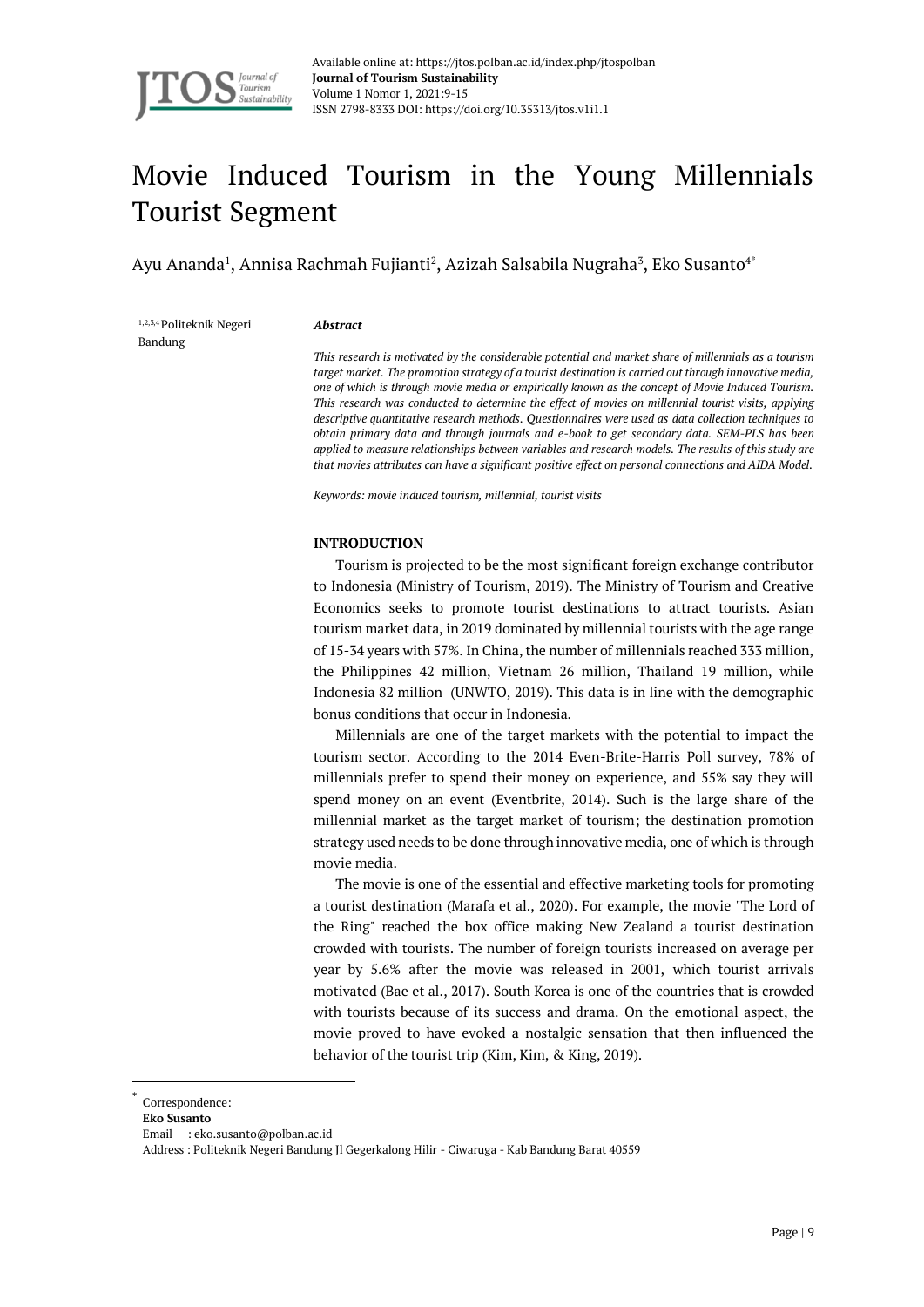

**Figure 1.** Number of MovieGoers Source: katadata.com, 2021.

Figure 1 shows a positive trend of the growing number of moviegoers each year, with almost 300% during 2015-2019. The increase in cinemas, the number of seats, and the number of movies produced are believed to support the growth. This condition provides an opportunity for tourism destinations to promote their regional potential through the film. Indonesia can attract many tourists through a movie, judging by the number of Indonesian films that managed to reach the box office and managed to introduce some previously unknown destinations to many people. For example, Ada Apa Dengan Cinta 2 presents several destinations in Yogyakarta, the Laskar Pelangi movie that introduces Belitung Island destinations, and several other films that attract tourists.

Empirically, the concept of Movie Induced Tourism (MIT) is known as a scientific approach that reveals the relationship between movie offerings to familiarization and visits to movie locations as tourism destinations (García et al., 2021; Kim, Kim, &King, 2019; Marafa et al., 2020). This concept developed as a study at least in the late 90s partly part of an integrative destination marketing strategy (Pike, 2008). MIT provides a chance to capitalize on the filming location that follows the success of its movie screens. The success of the Lord of The Ring trilogy with strong cinematography has positively impacted visits to New Zealand, equivalent to 5.6% per year since the film's premiere and the increasing popularity of the destination in the minds of global tourists (Bae et al., 2017). Research on the relationship between movie and tourist visits has been conducted, but there are still opportunities for data renewal, especially demographics. This research seeks to uncover the phenomenon of movie-induced tourism in the millennial segment in Indonesia. The results of this study are expected to provide information to tourism industry players related to promotional strategies through bigscreen films to attract tourists.

#### **LITERATURE REVIEW**

Movie induced tourism has been one of the most exciting studies by researchers in the last two decades, defined as a tourist visit to a location shown on television, video, or cinema screens and production venues, including studios and theme parks related to film (Michael et al., 2020). Movie-induced tourism objectives are to attract tourists through emotional ties related to the scenes and locations of places that appear in movies. This phenomenon converts the audience into actual visitors of the set locations in the film, from passiveaudience to tourist-active (Bae et al., 2017). The phenomenon of movie induced tourism has at least a few characters, namely: 1) set location scene as the main tourist attraction; 2) is part of the mainstream holiday pattern; 3) becomes the primary motivation of travel; 4) travel packages developed and managed by the private sector; 5) focus on the locations that exist in the film; 6) a journey is driven by emotion-romanticism; 7) the trip is done for pilgrimage, nostalgia and escape.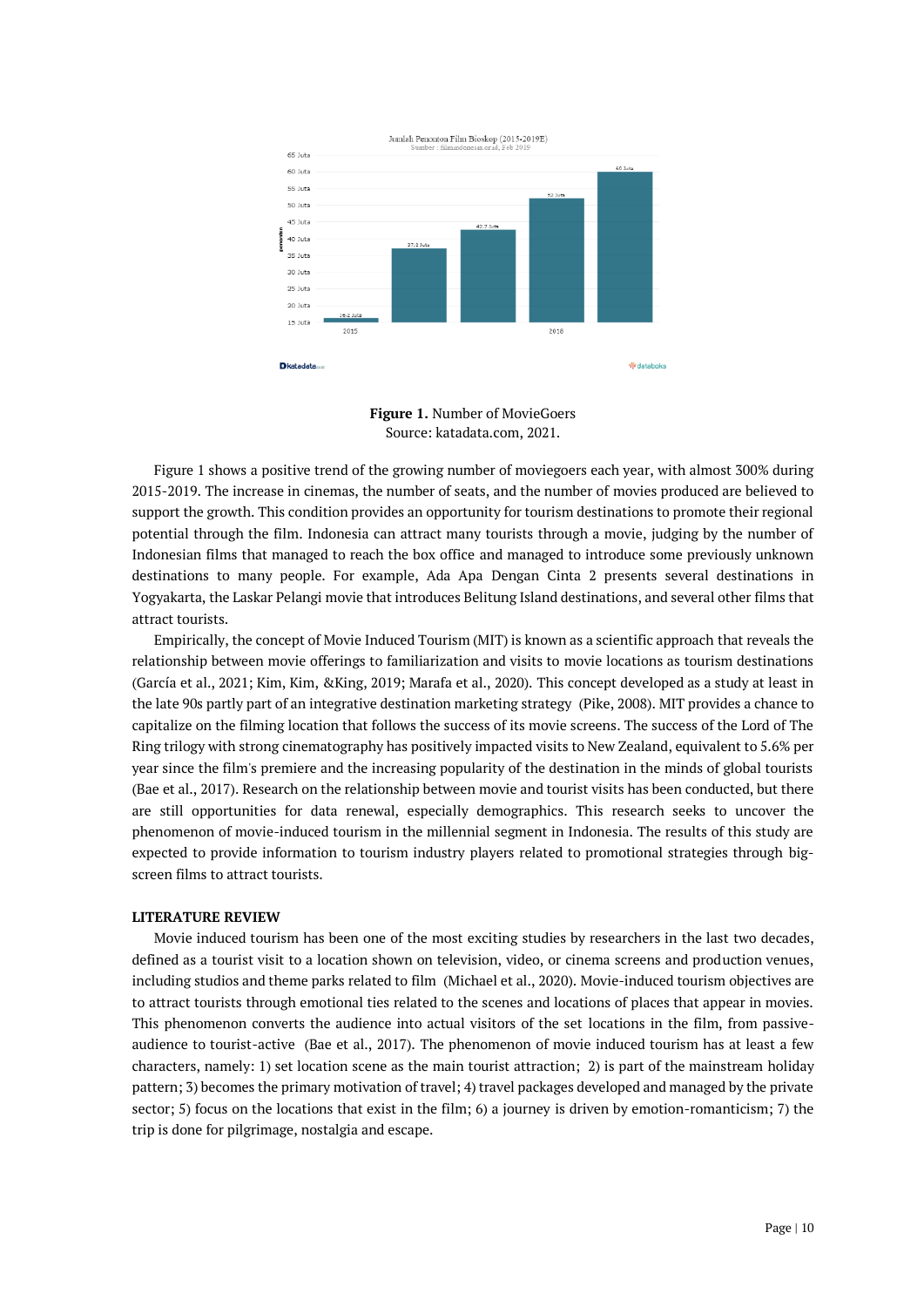Movie induced tourism can be categorized into three, namely: specific (visiting a movie or drama destination intentionally and has special meaning), general (appearing in a movie destination as one of the stops and looking for opportunities to learn and relive nostalgic memories of a movie or drama), and the third is a coincidence (visiting a cinema or drama destination by chance) (Busby &Klug, 2001; Kim, Kim, &King, 2019; Marafa et al., 2020). Movie Induced Tourism is an exciting concept between the destination and its visitors, connected with the idea of push and pull factor in tourist visits (Crompton, 1979). The push factor is an internal motivation that encourages people to travel, while the pull factor is an external factor that attracts visits to tourist destinations. The study (Wong et al., 2018) explains that push factors (one of which is a personal connection) and pull factors (including film scenes and actors) have influenced tourist travel behavior. Personal connection means that movie attributes' influence is partially and utterly related to the audience's emotions. This connection can then emerge to inspire travel to the places where the movie's scenes occur. A trip to a destination that corresponds to the movie scene is considered a "pilgrimage" for the emotionally driven audience, so the push factor relates to intention, intention, and action in the tour (García et al., 2021).

Pull factor in movie induced tourism is the attribute factor of a movie (Bae et al., 2017; García et al., 2021; Kim, Kim, &King, 2019; Kim, Kim, &Petrick, 2019), namely: 1) Place, involving attributes of the movie's location, such as spectacular scenery or unique landscapes that are instantly recognizable and attractive to viewers; 2) Personality, involving interesting movie personality attributes, namely movie characters and actors who star in a movie; 3) Performance, involving the storyline, plot, or content of a movie. These attributes all influence the awareness, interests, and visits of travelers. The movie has emotionally provided a stimulus to the cognitive aspects, affection, and in the context of MIT, encouraging its audience to make a real journey. Using AIDA models (Page, 2019; Pike, 2008) formed from Awareness, Interest, Desire, and Action. Audiovisual movies provide information that is then digested as an awareness of a particular place, plot, actor, and emotion. Furthermore, this awareness creates an interest to further explore and connect with that consciousness, which in the next stage creates a desire to make it happen in real life through action. In movie-induced tourism, the adoption of the AIDA model has represented the cycle between the absorption of information into an actual visit to a tourist destination.

#### **METHOD**

This research aims to reveal how movie attributes can affect personal connection and visits to tourist destinations. This research also seeks to uncover the influence of personal connection on visits to tourist destinations, with the three relationships integrated as a model of Movie Induced Tourism. Quantitativedescriptive methods research specific populations or samples (Pearce, 2012; Veal, 1994). Thirteen question items have been compiled based on indicators representing the study (Bae et al., 2017; García et al., 2021; Kim, Kim, &King, 2019; Kim, Kim, &Petrick, 2019). The questionnaire was prepared using the Likert scale, where respondents answered the statements on the research items at symbols 1 (strongly disagreed) and 5 (strongly agree), representing the respondent's condition, perception, and answer. After compiling the questionnaire, an electronic survey was conducted to residents aged 15-37 years who had watched a movie theatre with the title Ada Apa Dengan Cinta 2, Laskar Pelangi, 5 Cm, The Devil Worshipers, and Dilan. The survey was conducted in 2020, with 316 respondents with the following demographic profiles.

## **Research Hypothesis**:

H1: Movie attributes have an influence on model AIDA on cognitive, affective, and connotative aspects.

- H2: Movie attributes influence personal connection.
- H3: Personal connection influences the AIDA model on cognitive, affective, and conative aspects.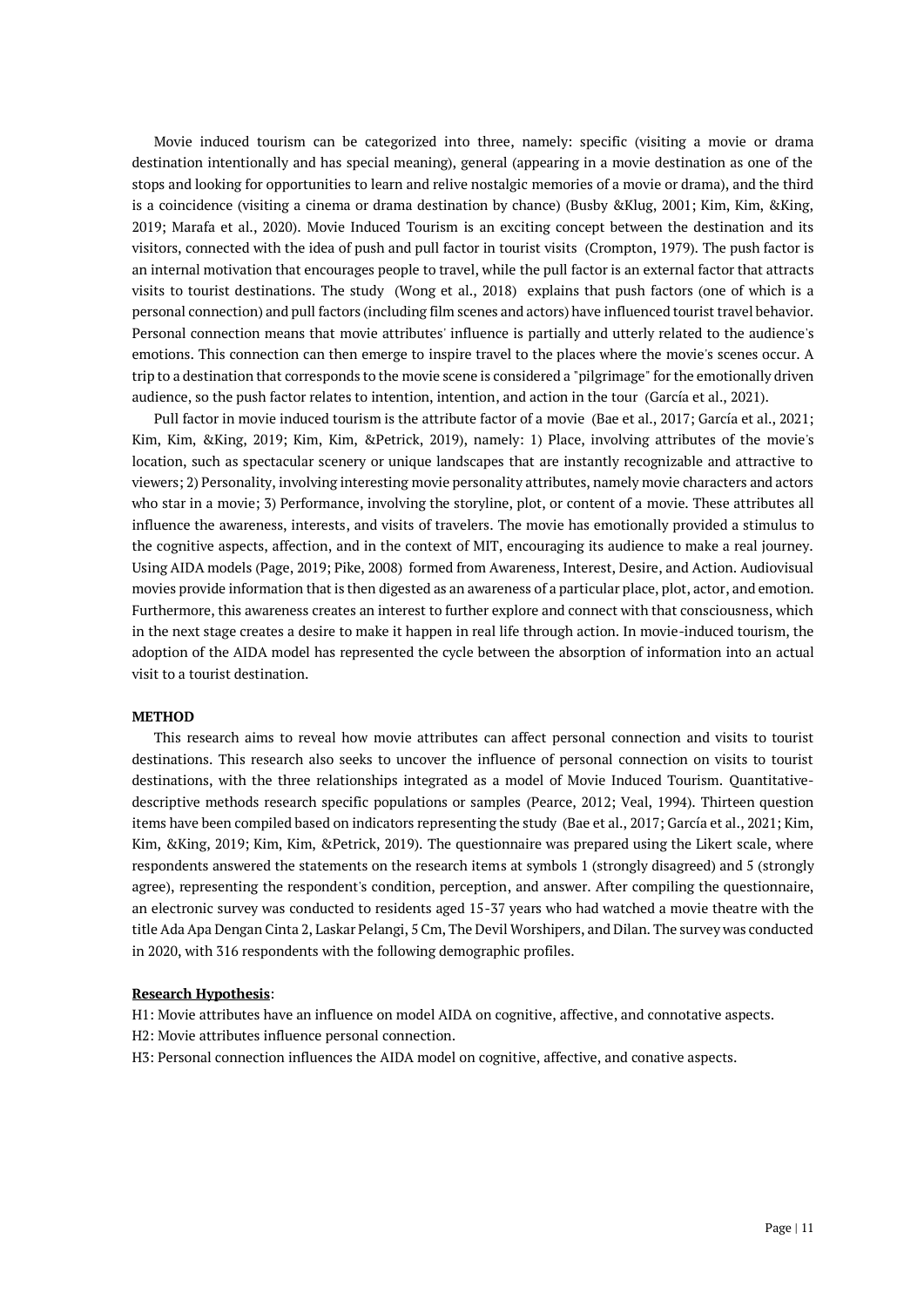

**Figure 2.** Conceptual Framework

# **RESULTS AND DISCUSSIONS**

Research data shows that 68% of respondents are women, and 32% are men. In terms of age, respondents aged 19-22 dominated with 73% of the overall sample. By monthly income, respondents have < 1 million per month as much as 72%, according to the profile of the majority of respondents who are currently students, as presented in table 1.

| <b>Demographic Profile</b>   | n   | %     |  |  |
|------------------------------|-----|-------|--|--|
| Gender                       |     |       |  |  |
| Female                       | 214 | 68%   |  |  |
| Male                         | 102 | 32%   |  |  |
| age                          |     |       |  |  |
| 15-18 Years Old              | 61  | 19%   |  |  |
| 19-22 Years Old              | 253 | 73%   |  |  |
| 23-37 Years Old              | 2   | 8%    |  |  |
| Revenue / Month              |     |       |  |  |
| $\leq$ IDR 1 million         | 229 | 72%   |  |  |
| $Rp. 1 - Rp. 3 million$      | 82  | 26%   |  |  |
| > Rp. 3 million              | 3   | 2. Rx |  |  |
| Source: research data, 2020. |     |       |  |  |

**Table 1.** Research Respondents (n=316)

Model testing uses a Smart PLS application to test prerequisites and describe the relationship model between variables as a hypothesis test tool previously submitted. This study assessed the mean (and standard deviation) of variables (Table 2). The average movie attribute rating of 3,546 (1,157) means that respondents give a moderate assessment of the attributes of the movies they have seen. The personal connections factor found that 4,056 (1,006) showed that respondents had a relatively high personal connection to the movies they had seen. This data relates to the emotional aspects that a movie can build and has high relevance to the condition of its audience. In AIDA models on cognitive, affective, and connotative aspects, an average score of 3,818 (1,060) showed that respondents had an opinion almost agreed (close to 4) that they had an awareness of interests, conducted information search, and planned/visited tourist destinations.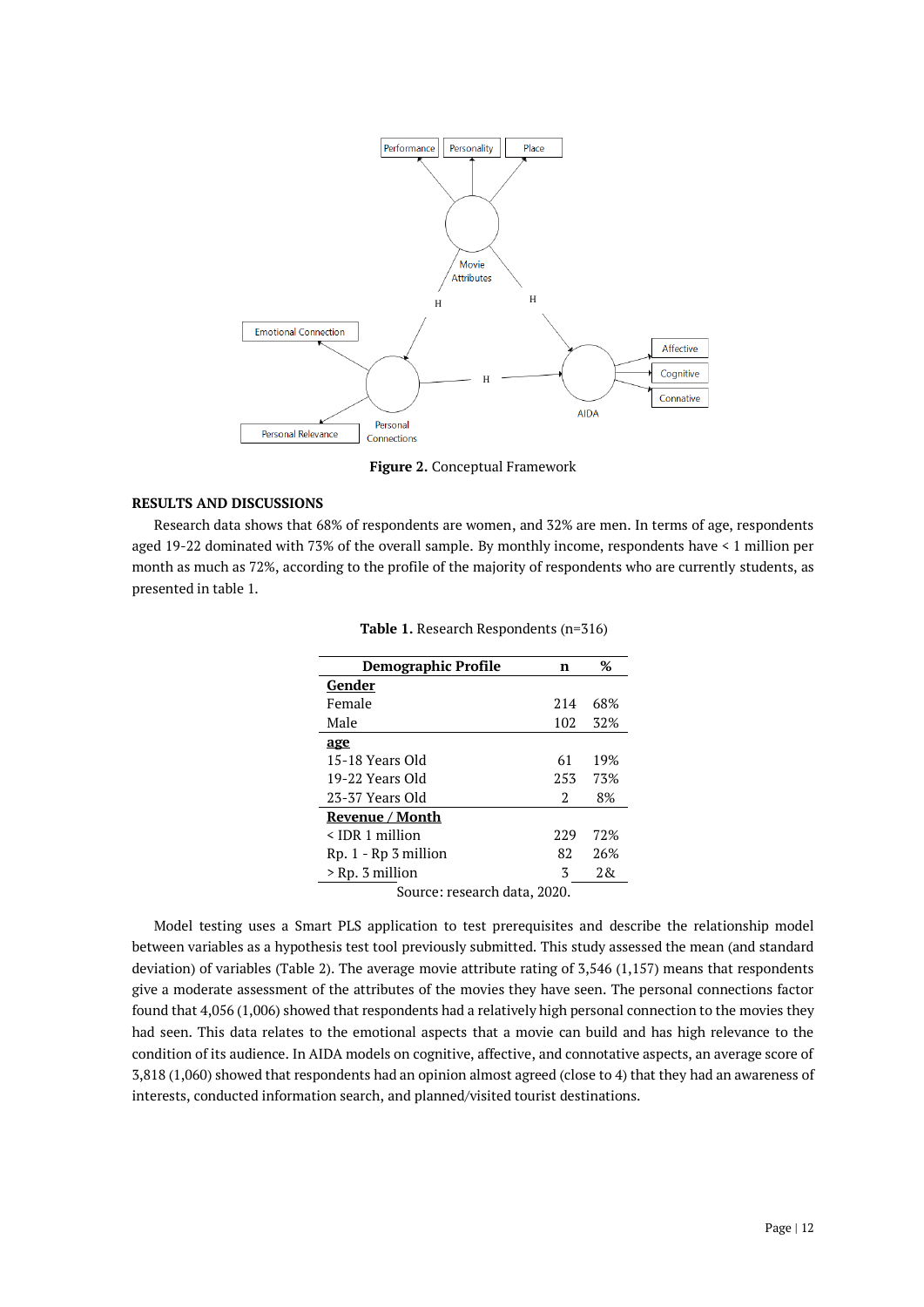| Variable/Indicator                                          | Loading | Alpha | CR    | <b>AVE</b> |
|-------------------------------------------------------------|---------|-------|-------|------------|
| Movie Attributes (Mean=3,546; Standard Deviation=1,157)     |         | 0.857 | 0.903 | 0.756      |
| Popular and interesting filming locations                   | 0.876   |       |       |            |
| Lead actors/actresses who play well                         | 0.869   |       |       |            |
| Good movie performance                                      | 0.863   |       |       |            |
| Personal Connections (Mean=4,059; Standard Deviation=1,006) |         | 0.709 | 0.873 | 0.774      |
| Emotionally connected to personality                        | 0.875   |       |       |            |
| Personally relevant to the condition of the audience        | 0.885   |       |       |            |
| AIDA (Mean=3,818; Standard Deviation=1,060)                 |         | 0.825 | 0.886 | 0.714      |
| Search for destination knowledge and information            | 0.746   |       |       |            |
| Selecting and internalizing destinations                    | 0.890   |       |       |            |
| Act to plan/travel                                          | 0.891   |       |       |            |

**Table 2.** Factor Loading, Alpha, CR &AVE Test Results

Sumber: research processed data, 2020

# **Measurement Model**

In complete collinearity testing, VIF produced a value of 1,684, indicating that this study had no problems with standard method variance (Hair et al., 2018). The construct reliability and validity are assessed through a measurement model test reported that had been met (ibid. As shown in Table 2, all items containing factors have a value of more than 0.6 and are significant, the reliability values of the entire composite (CR) and Cronbach' Alpha have a value of more than 0.7, and the average variance extract (AVE) value is more than 0.5. This study used the Fornell-Larcker (ibid.) criteria to check the validity of the constructed discriminant. Table 3 shows no value higher than the cut-off value of 0.9, which indicates that all indicators and construct variables are valid and reliable.

|                                        |             | Movie             | Personal           |  |
|----------------------------------------|-------------|-------------------|--------------------|--|
|                                        | <b>AIDA</b> | <b>Attributes</b> | <b>Connections</b> |  |
| AIDA                                   | 0.845       |                   |                    |  |
| Movie Attributes                       | 0.564       | 0.869             |                    |  |
| <b>Personal Connections</b>            | 0.652       | 0.599             | 0.880              |  |
| Source: research processed data, 2020. |             |                   |                    |  |
| *cut-off value: 0.9                    |             |                   |                    |  |

**Table 3** Fornell-Larcker Discriminant Validity

# **Structural Model**

The structural model review and hypothesis testing results showed that the model had a goodness of fit value of >0.1 of 0.752, indicating that the model was fit (Hair et al., 2017). Based on the calculation results, the movie attribute describes a 35.6% variance of personal connection. Furthermore, the movie's attributes in place, personality and performance, and personal connection explain the 46.9% variance of the AIDA model. Other indicators include the average coefficient of the path (0.453), R2, and adjusted R2 (0.415 and 0.412). The average VIF (1,684) showed the durability of the model.

Table 4 shows hasyl hypothesis testing the relationship between variables,where between movie attributes and AIDA (β = 0. 564, p < 0.01) and on personal connections (β = 0.599, p <0.05) is significant. Furthermore, significant relationships also occur in personal connections and AIDA ( $\beta$  = 0.490, p < 0.05). Therefore, the hypothesis of H1 to H3 is entirely acceptable. Finally, the indirect effect of movie attributes on both attraction loyalty (β = 0.271, p < 0.01 and β = 0.074, p < 0.05) as well as on destination loyalty (β = 0.194, p < 0.01 and β = 0.056, p < 0.05) are significant, signifying a support for hypothesis H9a, H9b, H10a, and H10b.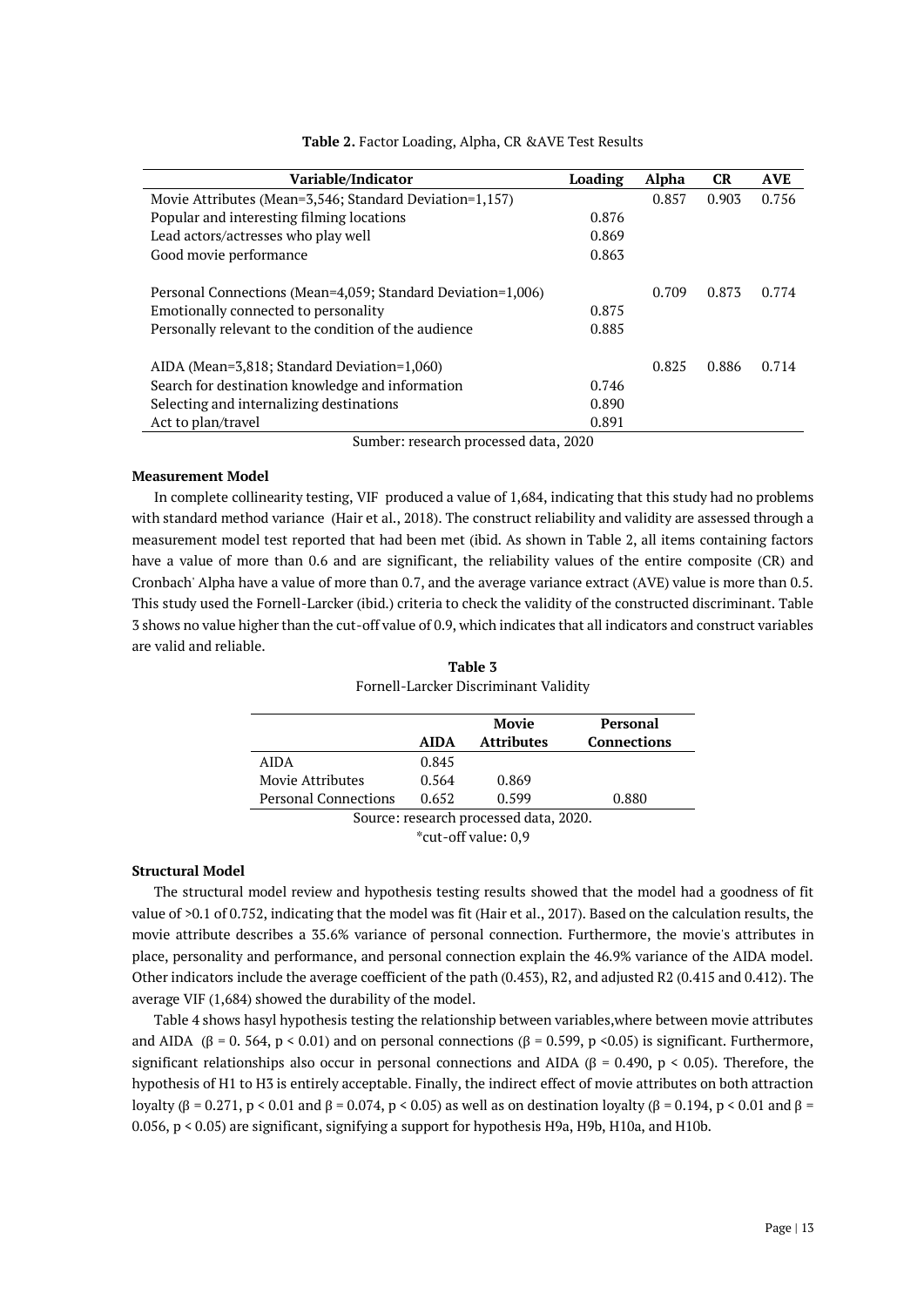| Hypothesis/Path                              | <b>Direct Effects</b> |                            | <b>Indirect Effect</b> |                             | <b>Total Effect</b> |                |
|----------------------------------------------|-----------------------|----------------------------|------------------------|-----------------------------|---------------------|----------------|
|                                              | ß                     | <b>T</b> Value             | ß                      | <b>T</b> Value              | ß                   | <b>T</b> Value |
| H1: Movie Attributes -> AIDA                 | 0.271                 | 4.985                      | 0.293                  | 6.975                       | 0.564               | 14.087         |
| H2: Movie Attributes -> Personal Connections | 0.599                 | 15.193                     |                        |                             | 0.599               | 15.193         |
| H3: Personal Connections -> AIDA             | 0.490                 | 8.179                      |                        |                             | 0.490               | 8.179          |
| Source: research processed data, 2020.       |                       |                            |                        |                             |                     |                |
|                                              |                       | *Significant at $p < 0.05$ |                        |                             |                     |                |
|                                              |                       |                            |                        |                             |                     |                |
|                                              |                       |                            |                        |                             |                     |                |
|                                              | Personality           |                            |                        |                             |                     |                |
| Performance                                  |                       |                            |                        |                             |                     |                |
| 0.863(0.000)                                 | 0.869(0.000)          |                            |                        | Place                       |                     |                |
|                                              |                       | 0.876(0.000)               |                        |                             |                     |                |
|                                              |                       |                            |                        |                             |                     |                |
|                                              |                       |                            |                        |                             |                     |                |
|                                              | Movie                 |                            |                        |                             |                     |                |
|                                              | <b>Attributes</b>     |                            |                        |                             |                     |                |
| <b>Emotional Connection</b>                  |                       | 0.271(0.000)               |                        | Affective                   |                     |                |
|                                              | 0.599(0.000)          |                            |                        |                             |                     |                |
|                                              |                       |                            |                        | 0.890(0.000)                |                     |                |
| 0.875(0.000)                                 |                       |                            |                        |                             |                     |                |
|                                              |                       |                            |                        | $-0.746(0.000) \rightarrow$ | Cognitive           |                |
|                                              |                       | $-0.490(0.000)$            |                        |                             |                     |                |
|                                              |                       |                            |                        |                             |                     |                |
| 0.885(0.000)<br>Personal                     |                       |                            | <b>AIDA</b>            | 0.891(0.000)                |                     |                |
| Connections<br>Personal Relevance            |                       |                            |                        |                             |                     |                |
|                                              |                       |                            |                        | Connative                   |                     |                |
|                                              |                       |                            |                        |                             |                     |                |

**Tabel 4** Direct and Total Effect of The Variables

**Figure 2.** Model test result image

## **CONCLUSION**

From the results of the data analysis done, it can be concluded that in the young millennial market segment, the movie attributes can significantly influence tourist visit variables. This data explains that the higher the perception of movie attributes, the more personal connection and the process of visits to tourist destinations. This data aligns with previous research findings (Busby &Klug, 2001; Marafa et al., 2020; Michael et al., 2020). In the correlation test, there was a significant relationship between the movie's attribute variables, personal connection, and the process of visiting the destination. There is still an unexplained gap in the variables in this research model. They were assuming that the overall phenomenon is also influenced by other factors that have not been studied.

#### **ACKNOWLEDGE**

This research was funded by the Bandung State Polytechnic Student Creativity Program and collaborated with the Bandung Regency Government.

# **REFERENCES**

Bae, E. s. O., Chang, M., Park, E. S., & Kim, D. C. (2017). The effect of Hallyu on tourism in Korea. *Journal of Open Innovation: Technology, Market, and Complexity*, *3*(4). https://doi.org/10.1186/s40852-017-0075-y Busby, G., & Klug, J. (2001). Movie-induced tourism: The challenge of measurement and other issues. *Journal* 

Page | 14